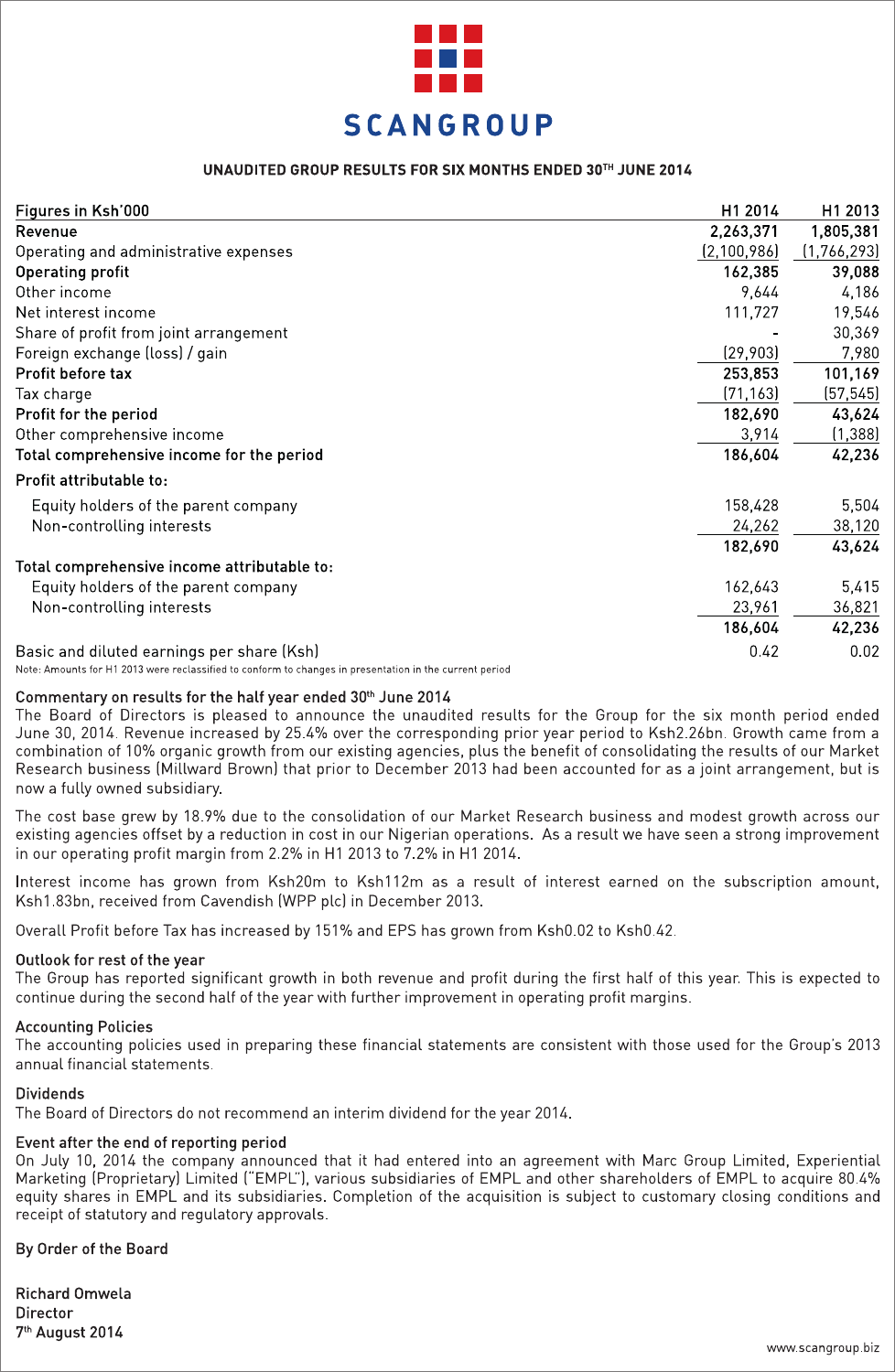## **Scangroup Limited**

Unaudited Statement of Profit or Loss and other comprehensive Income for six month ended June 30 2014

| All figures in Sh'000                                                                                                                                 | H1 2014                                     | H1 2013<br>(Restated)                             |
|-------------------------------------------------------------------------------------------------------------------------------------------------------|---------------------------------------------|---------------------------------------------------|
| <b>Billings</b><br>Direct costs                                                                                                                       | 8,178,414<br>(5,915,043)                    | 6,485,363<br>(4,679,982)                          |
| Revenue                                                                                                                                               | 2,263,371                                   | 1,805,381                                         |
| Interest income<br>Other income<br>Share of profit from joint arrangement<br>Operating and administrative expenses<br>Foreign exchange loss           | 111,727<br>9,644<br>(2,100,986)<br>(29,903) | 19,546<br>4,186<br>30,369<br>(1,766,293)<br>7,980 |
| Profit before tax                                                                                                                                     | 253,853                                     | 101,169                                           |
| Tax charge                                                                                                                                            | (71, 163)                                   | (57, 545)                                         |
| Profit for the year                                                                                                                                   | 182,690                                     | 43,624                                            |
| Other comprehensive income:<br>Items that may be reclassified subsequently to profit or loss<br>Exchange difference on translating foreign operations | 3,914                                       | (1,388)                                           |
| Total comprehensive income for the year                                                                                                               | 186,604                                     | 42,236                                            |
| Profit attributable to:<br>Equity holders of the parent company<br>Non-controlling interests                                                          | 158,428<br>24,262<br>182,690                | 5,504<br>38,120<br>43,624                         |
| Total comprehensive income attributable to:<br>Equity holders of the parent company<br>Non-controlling interests                                      | 162,643<br>23,961<br>186,604                | 5,415<br>36,821<br>42,236                         |
| Basic and diluted earnings per share (Sh)                                                                                                             | 0.42                                        | 0.01                                              |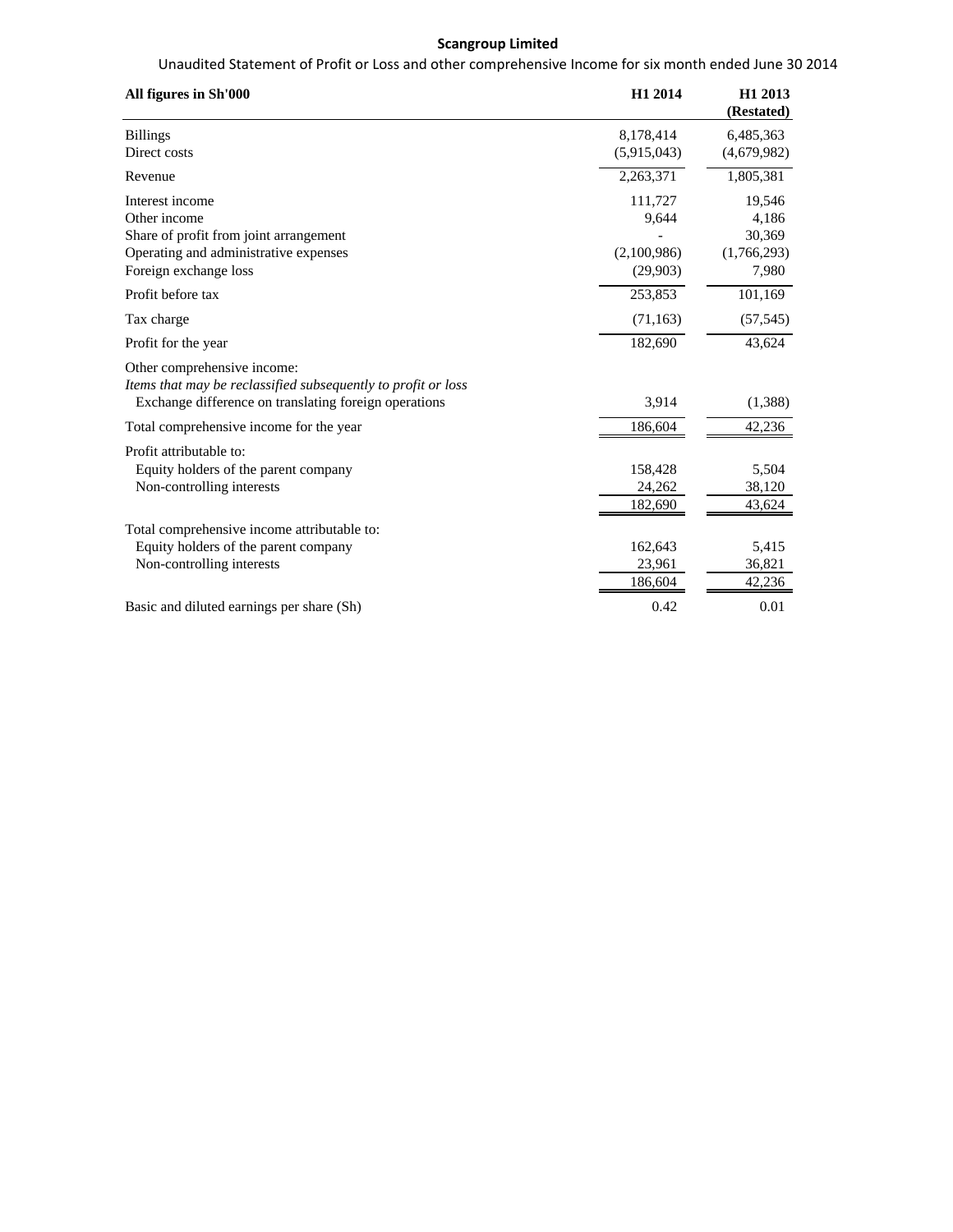# **Scangroup Limited**

Unaudited Statement of Financial Position as at June 30, 2014

| All figures in Sh'000                                       | 30 June<br>2014 | 31 December<br>2013 |
|-------------------------------------------------------------|-----------------|---------------------|
| <b>ASSETS</b>                                               |                 |                     |
| <b>Non-current assets</b>                                   |                 |                     |
| Equipment                                                   | 533,014         | 544,938             |
| Intangible assets                                           | 1,288           | 5,078               |
| Investment in joint arrangement                             | $\overline{a}$  |                     |
| Other equity investments                                    | 4,496           | 4,488               |
| Deferred tax asset                                          | 111,217         | 126,223             |
| Receivable from related parties                             |                 |                     |
| Goodwill                                                    | 1,548,183       | 1,548,183           |
|                                                             | 2,198,198       | 2,228,910           |
| Current assets                                              |                 |                     |
| Trade and other receivables                                 | 7,430,099       | 7,618,004           |
| Work-in-progress                                            | 21,589          | 15,931              |
| Tax recoverable                                             | 402,578         | 291,209             |
| Cash and cash equivalents                                   | 3,026,216       | 2,795,611           |
|                                                             | 10,880,482      | 10,720,755          |
| <b>Total assets</b>                                         | 13,078,680      | 12,949,665          |
| <b>EQUITY AND LIABILITIES</b>                               |                 |                     |
| <b>Capital and reserves</b>                                 |                 |                     |
| Share capital                                               | 378,865         | 378,865             |
| Share premium account                                       | 8,281,817       | 8,296,150           |
| Revenue (deficit) / reserve                                 | (472,995)       | (479, 877)          |
| <b>Translation reserve</b>                                  | (2,588)         | (6,803)             |
| Equity attributable to share holders of the holding company | 8,185,099       | 8,188,335           |
| Non-controlling interests                                   | 87,411          | 63,450              |
| Total equity                                                | 8,272,510       | 8,251,785           |
| <b>Non-current liabilities</b>                              |                 |                     |
| Deferred tax liability                                      | 423             | 10,948              |
| Loan payable to a related parties                           | 349,430         | 335,230             |
|                                                             | 349,853         | 346,178             |
| <b>Current liabilities</b>                                  |                 |                     |
| Trade and other payables                                    | 4,274,648       | 4,257,599           |
| Tax payable                                                 | 99,313          | 80,079              |
| Dividends payable                                           | 82,356          | 14,024              |
|                                                             | 4,456,317       | 4,351,702           |
| Total equity and liabilities                                | 13,078,680      | 12,949,665          |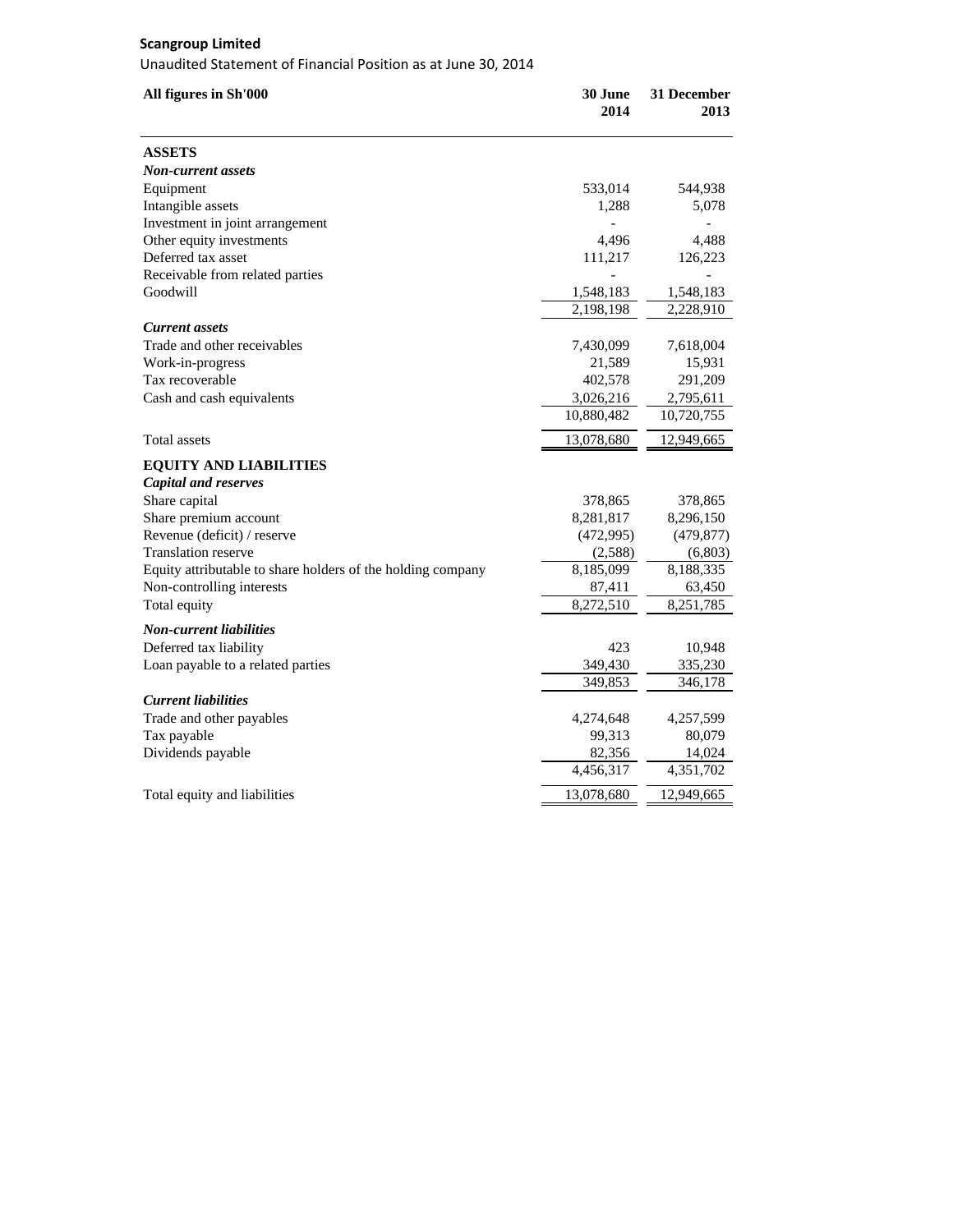# **Scangroup Limited** Unaudited Statement of Changes in Equity as at June 30 2014

|                                                                 |                          |                          |                          |                          | <b>Attributable to</b>          |                          |              |
|-----------------------------------------------------------------|--------------------------|--------------------------|--------------------------|--------------------------|---------------------------------|--------------------------|--------------|
| All amounts in Sh'000                                           |                          | <b>Share premium</b>     | Revenue<br>(deficit)     | <b>Translation</b>       | share holders<br>of the holding | Non-<br>controlling      |              |
|                                                                 | <b>Share capital</b>     | account                  | reserve                  | reserve                  | company                         | interests                | <b>Total</b> |
|                                                                 |                          |                          |                          |                          |                                 |                          |              |
| At 1 January 2013                                               | 284,789                  | 1,754,388                | 2,236,626                | (6, 551)                 | 4,269,252                       | 630,379                  | 4,899,631    |
| Shares issued                                                   | 94,076                   | 6,541,762                |                          | $\overline{\phantom{a}}$ | 6,635,838                       |                          | 6,635,838    |
| Profit for the year                                             |                          |                          | 790,143                  | $\overline{\phantom{0}}$ | 790,143                         | 77,215                   | 867,358      |
| Acquisition of non-controlling interests                        |                          | $\overline{\phantom{a}}$ | (3,335,773)              | $\overline{\phantom{0}}$ | (3,335,773)                     | $\overline{\phantom{a}}$ | (3,335,773)  |
| Minority interest acquired                                      |                          |                          |                          | $\overline{\phantom{a}}$ |                                 | (643,303)                | (643,303)    |
| Other comprehensive income                                      | $\overline{\phantom{a}}$ |                          |                          | (252)                    | (252)                           | (841)                    | (1,093)      |
| Dividend declared - 2012                                        |                          |                          | (170, 873)               |                          | (170, 873)                      |                          | (170, 873)   |
| At 31 December 2013                                             | 378,865                  | 8,296,150                | (479, 877)               | (6,803)                  | 8,188,335                       | 63,450                   | 8,251,785    |
| At 1 January 2014                                               | 378,865                  | 8,296,150                | (479, 877)               | (6,803)                  | 8,188,335                       | 63,450                   | 8,251,785    |
| Profit for the period                                           |                          |                          | 158,428                  |                          | 158,428                         | 24,262                   | 182,690      |
| Expenses related to acquisition of non-controlling<br>interests | $\overline{\phantom{a}}$ | (14, 333)                | $\overline{\phantom{a}}$ |                          | (14, 333)                       |                          | (14, 333)    |
| Other comprehensive income                                      |                          |                          |                          | 4,215                    | 4,215                           | (301)                    | 3,914        |
| Dividend declared - 2013                                        |                          |                          | (151, 546)               | $\overline{\phantom{a}}$ | (151, 546)                      |                          | (151, 546)   |
| At 30 June 2014                                                 | 378,865                  | 8,281,817                | (472,995)                | (2,588)                  | 8,185,099                       | 87,411                   | 8,272,510    |